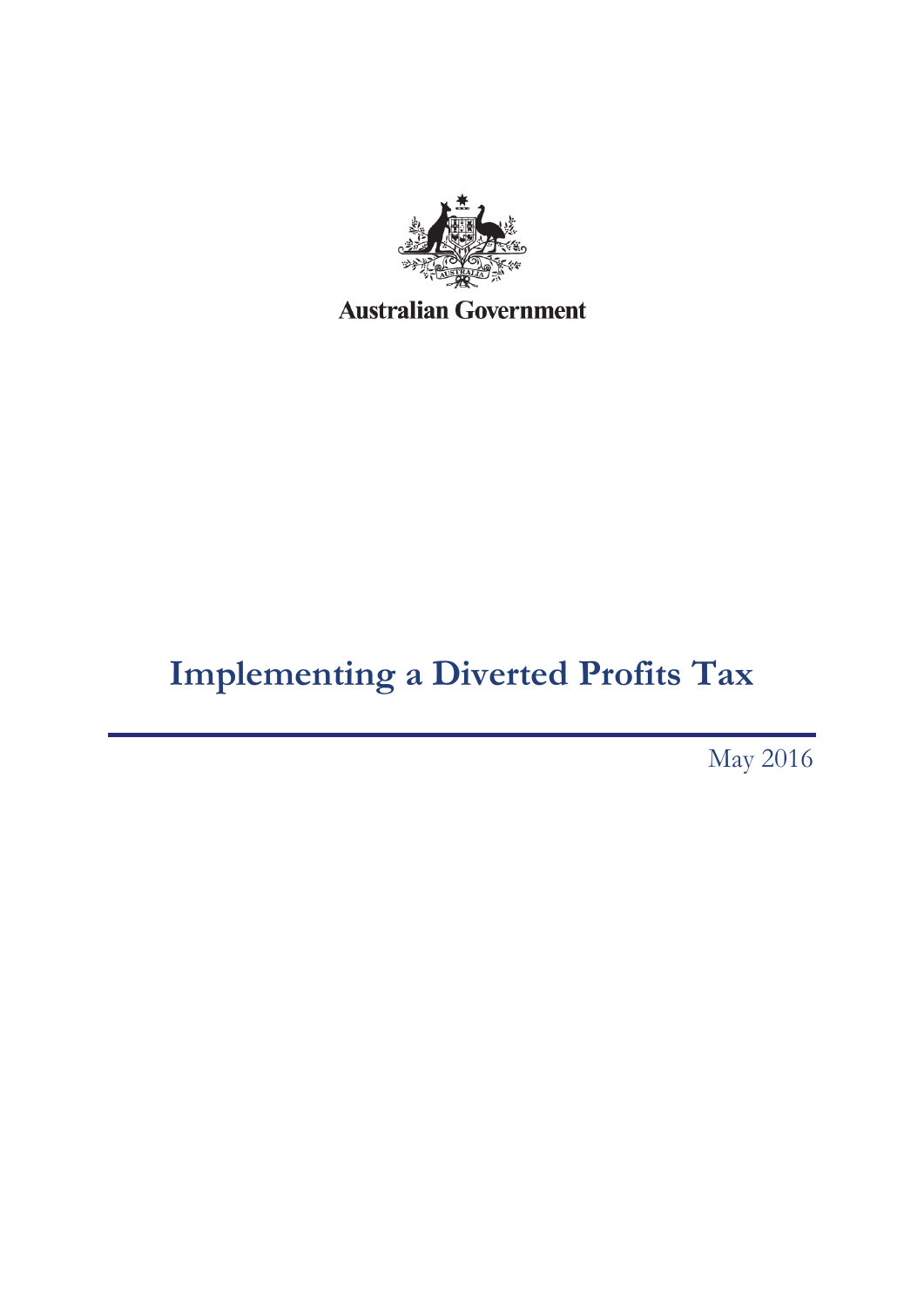© Commonwealth of Australia 2016

ISBN 978-1-925220-92-6

This publication is available for your use under a [Creative Commons Attribution 3.0](http://creativecommons.org/licenses/by/3.0/au/deed.en)  [Australia](http://creativecommons.org/licenses/by/3.0/au/deed.en) licence, with the exception of the Commonwealth Coat of Arms, the Treasury logo, photographs, images, signatures and where otherwise stated. The full licence terms are available from [http://creativecommons.org/licenses/by/3.0/au/legalcode.](http://creativecommons.org/licenses/by/3.0/au/legalcode)



Use of Treasury material under a [Creative Commons Attribution 3.0 Australia](http://creativecommons.org/licenses/by/3.0/au/deed.en) licence requires you to attribute the work (but not in any way that suggests that the Treasury endorses you or your use of the work).

*Treasury material used 'as supplied'.*

Provided you have not modified or transformed Treasury material in any way including, for example, by changing the Treasury text; calculating percentage changes; graphing or charting data; or deriving new statistics from published Treasury statistics — then Treasury prefers the following attribution:

*Source: The Australian Government the Treasury*.

#### **Derivative material**

If you have modified or transformed Treasury material, or derived new material from those of the Treasury in any way, then Treasury prefers the following attribution:

*Based on The Australian Government the Treasury data*.

#### **Use of the Coat of Arms**

The terms under which the Coat of Arms can be used are set out on the It's an Honour website (see [www.itsanhonour.gov.au\)](http://www.itsanhonour.gov.au/).

#### **Other uses**

Enquiries regarding this licence and any other use of this document are welcome at:

Manager Media Unit The Treasury Langton Crescent PARKES ACT 2600 Email[: medialiaison@treasury.gov.au](mailto:medialiaison@treasury.gov.au)

Note that the information contained in this consultation paper is intended to be general in nature and may not be complete or applicable to all circumstances. It should not be relied upon as if it were legal advice. Each entity should seek individual advice, from an independent adviser or the Australian Securities and Investments Commission, to determine their legal obligations.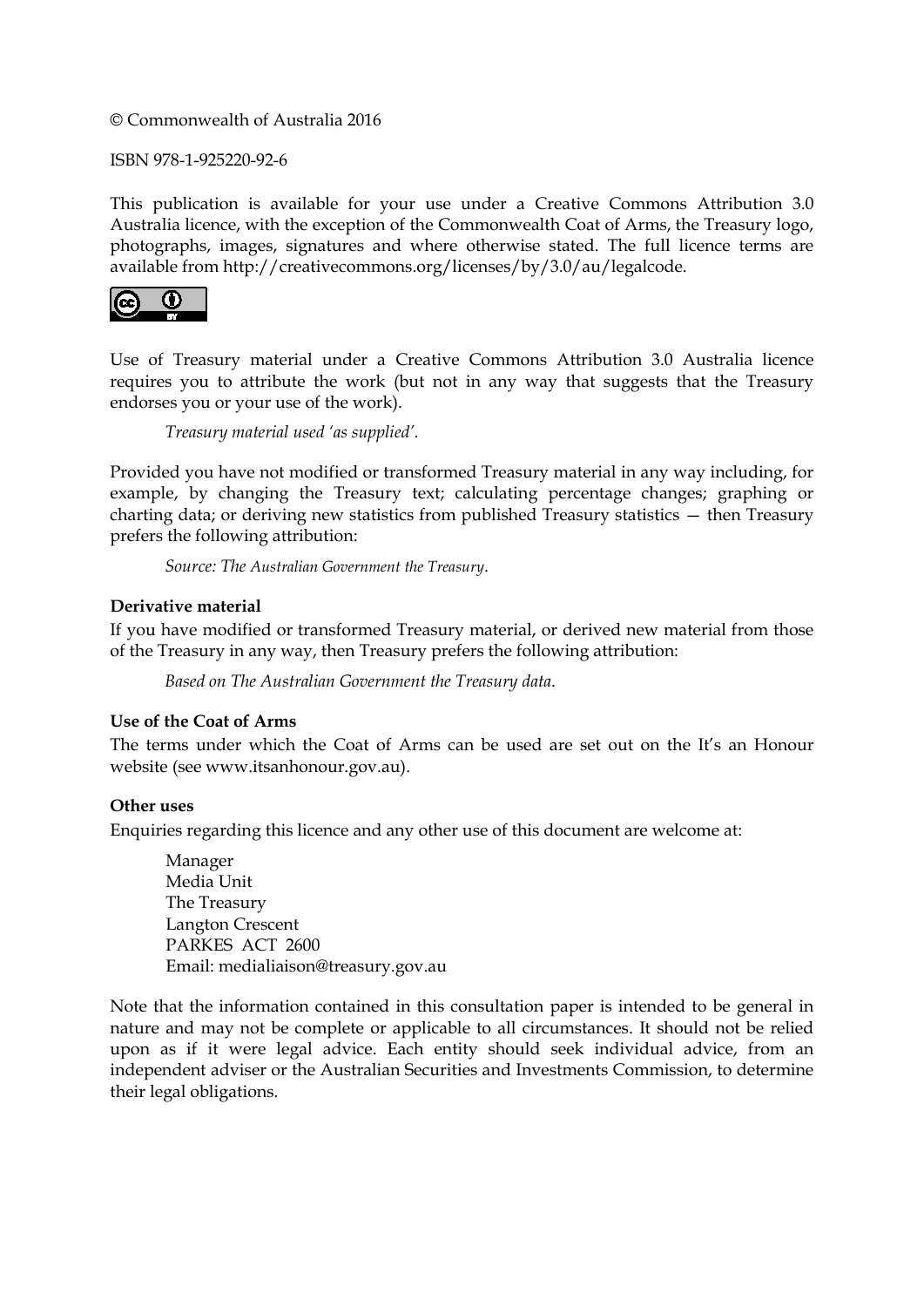| Appendix B.1: Example of an 'inflated expenditure' scenario11 |  |
|---------------------------------------------------------------|--|
|                                                               |  |
|                                                               |  |
|                                                               |  |
|                                                               |  |
|                                                               |  |
|                                                               |  |
|                                                               |  |
| Appendix B.3: Example of an understated income reconstruction |  |
|                                                               |  |
|                                                               |  |
|                                                               |  |

## **CONTENTS**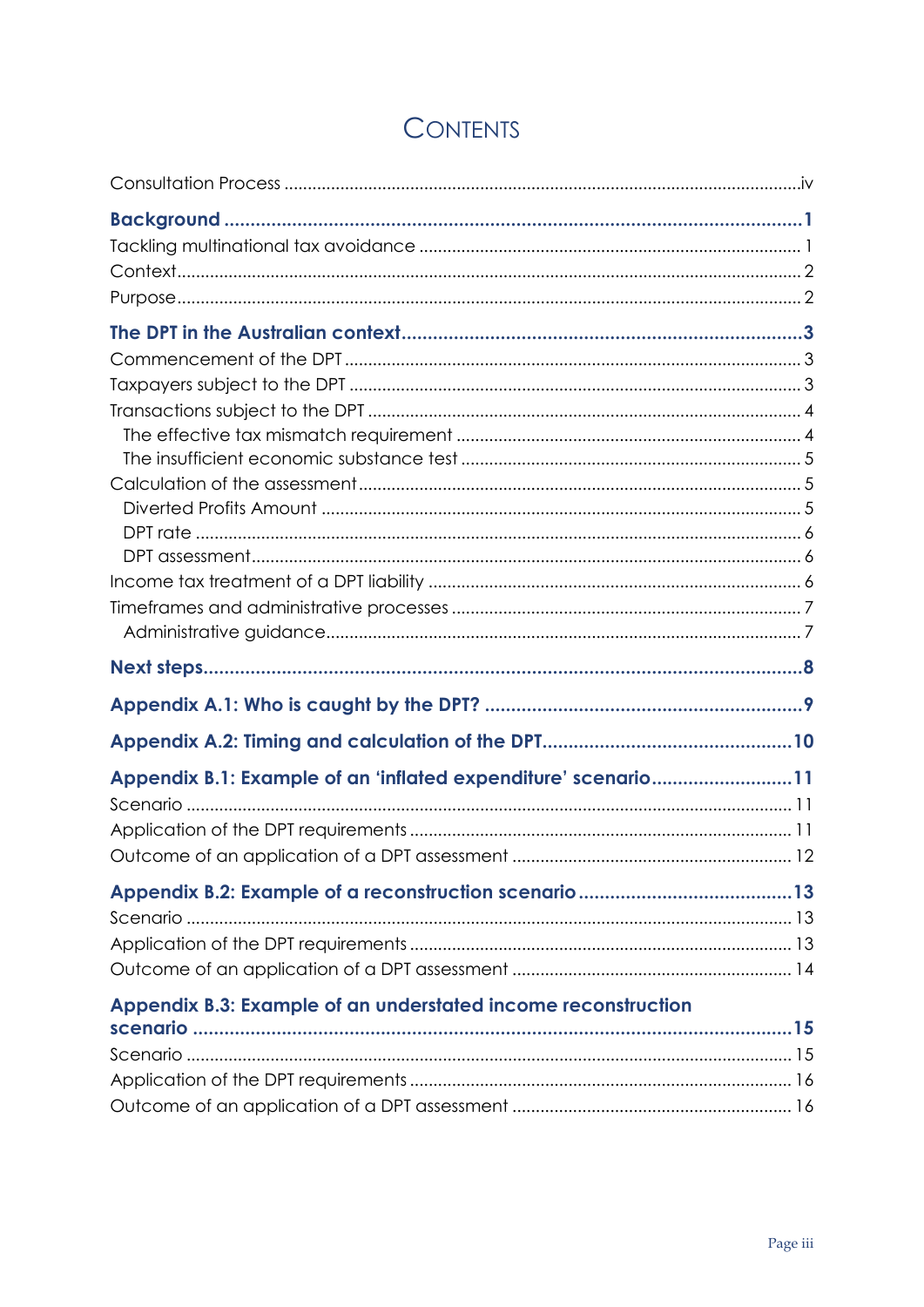## <span id="page-3-0"></span>**CONSULTATION PROCESS**

The Government is seeking your views on implementing the Diverted Profits Tax.

While submissions may be lodged electronically or by post, electronic lodgement is preferred. For accessibility reasons, please submit responses sent via email in a Word or RTF format. An additional PDF version may also be submitted.

All information (including name and address details) contained in submissions will be made available to the public on the Treasury website, unless you indicate that you would like all or part of your submission to remain in confidence. Automatically generated confidentiality statements in emails do not suffice for this purpose. Respondents who would like part of their submission to remain in confidence should provide this information marked as such in a separate attachment. A request made under the *Freedom of Information Act 1982* (Commonwealth) for a submission marked 'confidential' to be made available will be determined in accordance with that Act.

#### **Closing date for submissions: 17 June 2016**

| Email:     | BEPS@treasury.gov.au                                                                                             |
|------------|------------------------------------------------------------------------------------------------------------------|
| Mail:      | Division Head<br>Corporate and International Tax Division<br>The Treasury<br>Langton Crescent<br>PARKES ACT 2600 |
| Enquiries: | Enquiries can be initially directed to Brendan McKenna                                                           |
| Phone:     | 02 6263 4449                                                                                                     |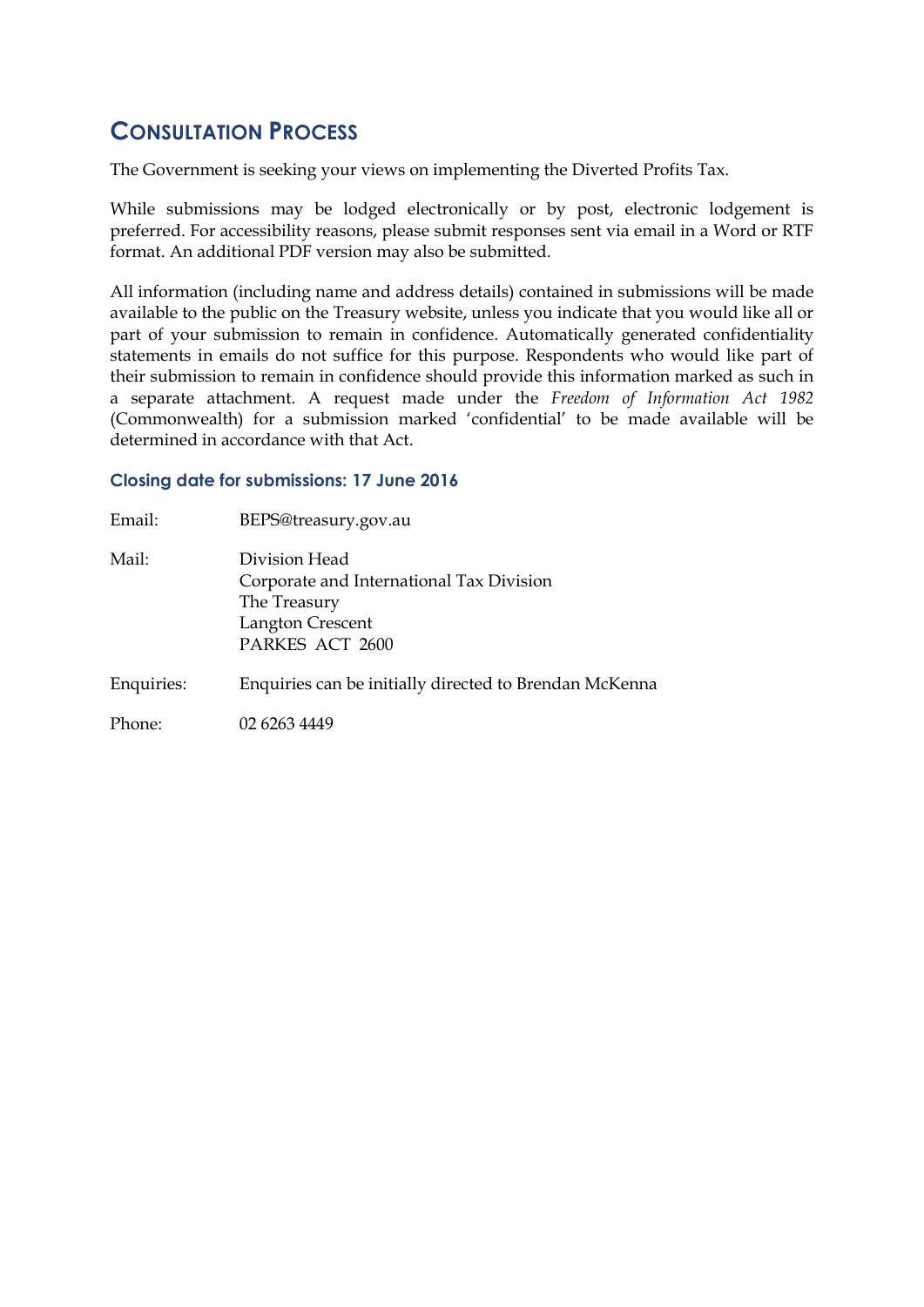## <span id="page-4-0"></span>**BACKGROUND**

#### <span id="page-4-1"></span>**TACKLING MULTINATIONAL TAX AVOIDANCE**

- 1. The Government is strongly committed to ensuring that multinationals pay their fair share of tax in Australia. The Government has been working determinedly, in partnership with the Organisation for Economic Co-operation and Development (OECD) and through its leadership role in the G20, to ensure multinationals are paying their fair share of tax.
- 2. Through the strong actions taken by the Government, Australia is already well advanced in combating multinational tax avoidance. In particular, the suite of measures announced in the 2015-16 Budget included a strong new Multinational Anti-Avoidance Law, doubling of penalties on large companies that are engaging in profit shifting schemes, and implementation of the first tranche of the OECD's recommendations on the Base Erosion and Profit Shifting (BEPS) Action Plan.
- 3. The Government's corporate tax proposals in the 2016-17 Budget build on these achievements, and are guided by three objectives:
	- 3.1. To improve the competitiveness of the Australian tax system to support investment and growth.
	- 3.2. To clamp down on corporate tax avoidance, ensuring fairness and levelling the playing field.
	- 3.3. To continue to lead reform of the international tax framework, including implementation of the agreed OECD BEPS Action Items.
- 4. At a time when the Government is proposing to reduce the company tax rate, it is appropriate that it continues to take action to reinforce the integrity of the company tax base. This includes ensuring that large multinational businesses are paying the appropriate amount of tax on the profits they make in Australia.
- 5. The Diverted Profits Tax (DPT) is part of a package of measures in the 2016-17 Budget designed to achieve this. Other key measures include:
	- eliminating hybrid mismatch arrangements where corporates take advantage of differences in the tax treatment of financial instruments or entities in different countries to avoid paying tax;
	- implementing the OECD's recently updated Transfer Pricing Guidelines to ensure that Australia continues to have best practice transfer pricing rules to help prevent multinationals from using excessive related party payments to shift profits overseas; and
	- establishing a new Tax Avoidance Taskforce within the Australian Taxation Office (ATO) to enhance its audit activity for large corporates and high wealth individuals.
- 6. Together, these measures will place Australia at the forefront of global efforts to address corporate tax avoidance.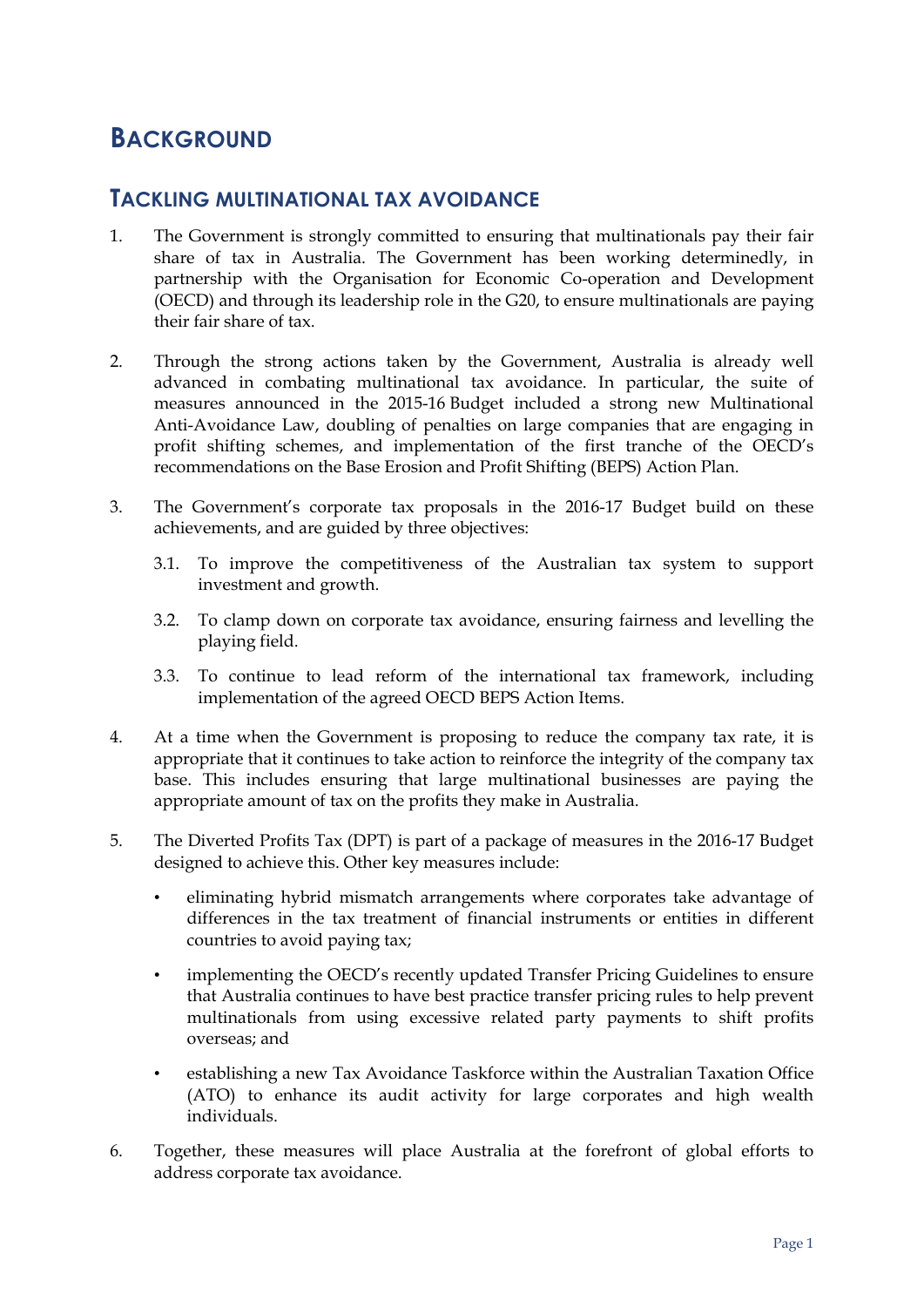## <span id="page-5-0"></span>**CONTEXT**

- 7. In 2015, the United Kingdom (UK) introduced a DPT to address international profit shifting arrangements which are designed to avoid having a taxable presence in the UK (the first limb) or which transfer profits earned in the UK to an offshore related party (the second limb).
- 8. Following the introduction of the UK's DPT, Australia introduced the Multinational Anti-Avoidance Law (MAAL) which broadly replicates the first limb of the UK's DPT. The MAAL is designed to counter the erosion of the Australian tax base by multinational entities using artificial or contrived arrangements to avoid a taxable presence in Australia.
- 9. Australia's strong integrity rules together with the MAAL address many arrangements of multinational entities designed to avoid Australian income tax. However, as a practical matter, these rules can be difficult to apply and enforce in certain situations particularly where the taxpayer does not cooperate with the ATO during an audit.
- 10. In the 2016-17 Budget, the Government announced that it will introduce a DPT to help ensure that entities operating in Australia cannot avoid Australian taxation by transferring profits, assets or risks offshore through related party transactions that lack economic substance, and to discourage multinationals from delaying the resolution of transfer pricing disputes.

## <span id="page-5-1"></span>**PURPOSE**

- 11. The DPT will be based on the second limb of the UK's DPT and will help ensure that large multinational corporations pay an appropriate amount of tax on profits made in Australia.
- 12. The DPT will provide the ATO with greater powers to deal with taxpayers who transfer profits, assets or risks to offshore related parties using artificial or contrived arrangements to avoid Australian tax and who do not cooperate with the ATO.
- 13. By imposing a penalty rate of tax, requiring the tax to be paid upfront and expanding the scope for identifying corporate tax avoidance, the DPT will:
	- increase compliance by large multinational enterprises with their corporate tax obligations in Australia, including under our transfer pricing rules; and
	- encourage greater openness with the ATO, address information asymmetries and allow for speedier resolution of disputes.
- 14. The purpose of this paper is to outline how the DPT will apply in the Australian context. Interested parties have an opportunity to make submissions on the positions outlined in this paper.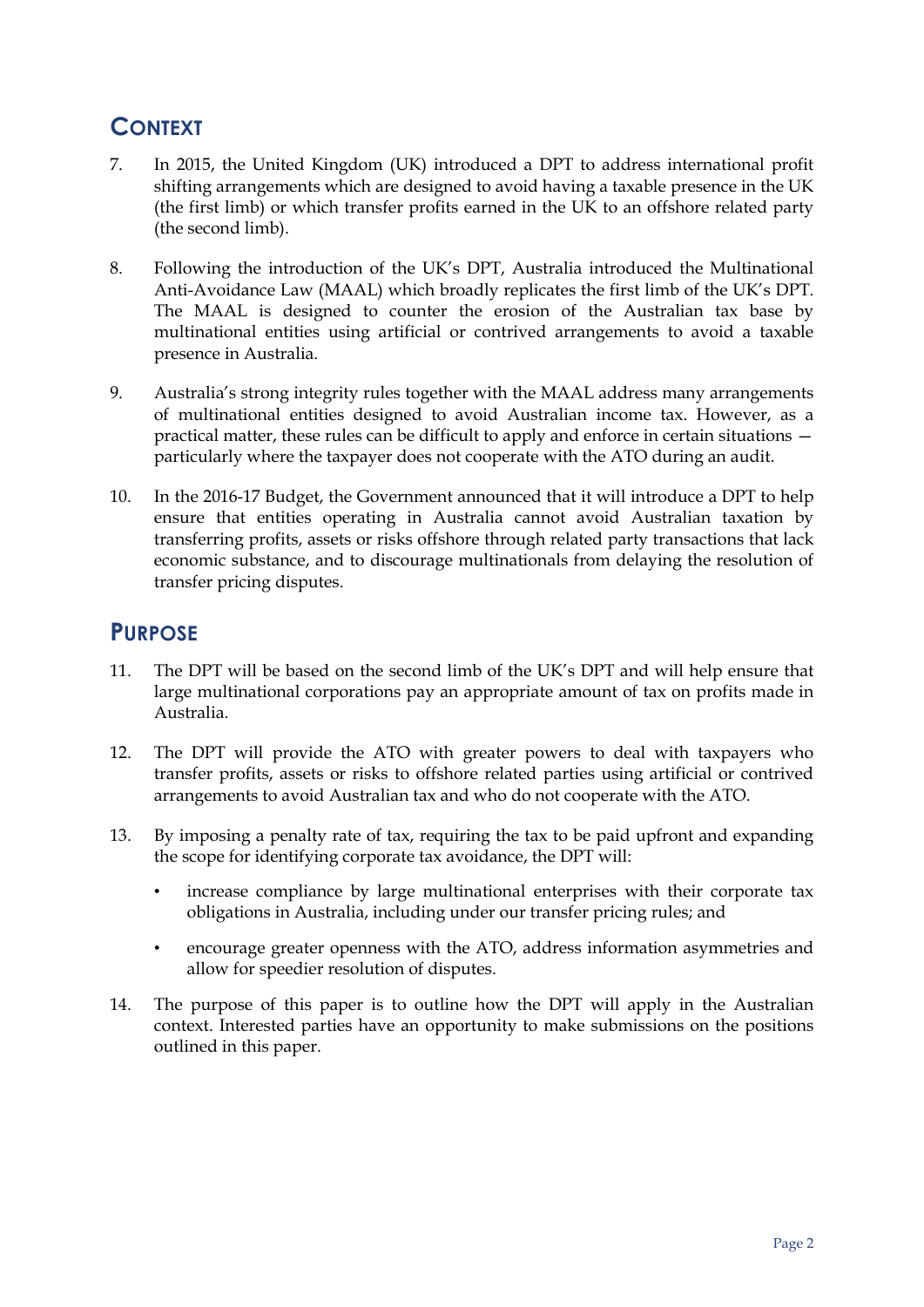## <span id="page-6-0"></span>**THE DPT IN THE AUSTRALIAN CONTEXT**

#### **Main features of the DPT**

- 15. Australia's DPT will broadly adopt the main features of the second limb of the UK's DPT. It will:
	- impose a penalty tax rate of 40 per cent on profits transferred offshore through related party transactions with insufficient economic substance that reduce the tax paid on the profits generated in Australia by more than 20 per cent;
	- apply where it is reasonable to conclude based on the information available at the time to the ATO that the arrangement is designed to secure a tax reduction;
	- provide the ATO with more options to reconstruct the alternative arrangement on which to assess the diverted profits where a related party transaction is assessed to be artificial or contrived;
	- impose a liability when an assessment is issued by the ATO (that is, it will not operate on a self-assessment basis);
	- require upfront payment of any DPT liability, which can only be adjusted following a successful review of the assessment; and
	- put the onus on taxpayers to provide relevant and timely information on offshore related party transactions to the ATO to prove why the DPT should not apply.

### <span id="page-6-1"></span>**COMMENCEMENT OF THE DPT**

- 16. The DPT will apply to income years commencing on or after 1 July 2017 and apply whether or not a relevant transaction (or series of transactions) was entered into before that date.
- 17. This commencement date will enable the required legislation and administrative guidance to be in place to provide certainty to affected taxpayers before the DPT becomes operative.

#### <span id="page-6-2"></span>**TAXPAYERS SUBJECT TO THE DPT**

- 18. The DPT will apply to significant global entities that are Australian residents or are foreign residents with Australian permanent establishments.
- 19. A significant global entity is:
	- an entity with annual global income of \$1 billion or more; or
	- an entity that is a member of a group of entities, consolidated for accounting purposes, which has annual global income of \$1 billion or more.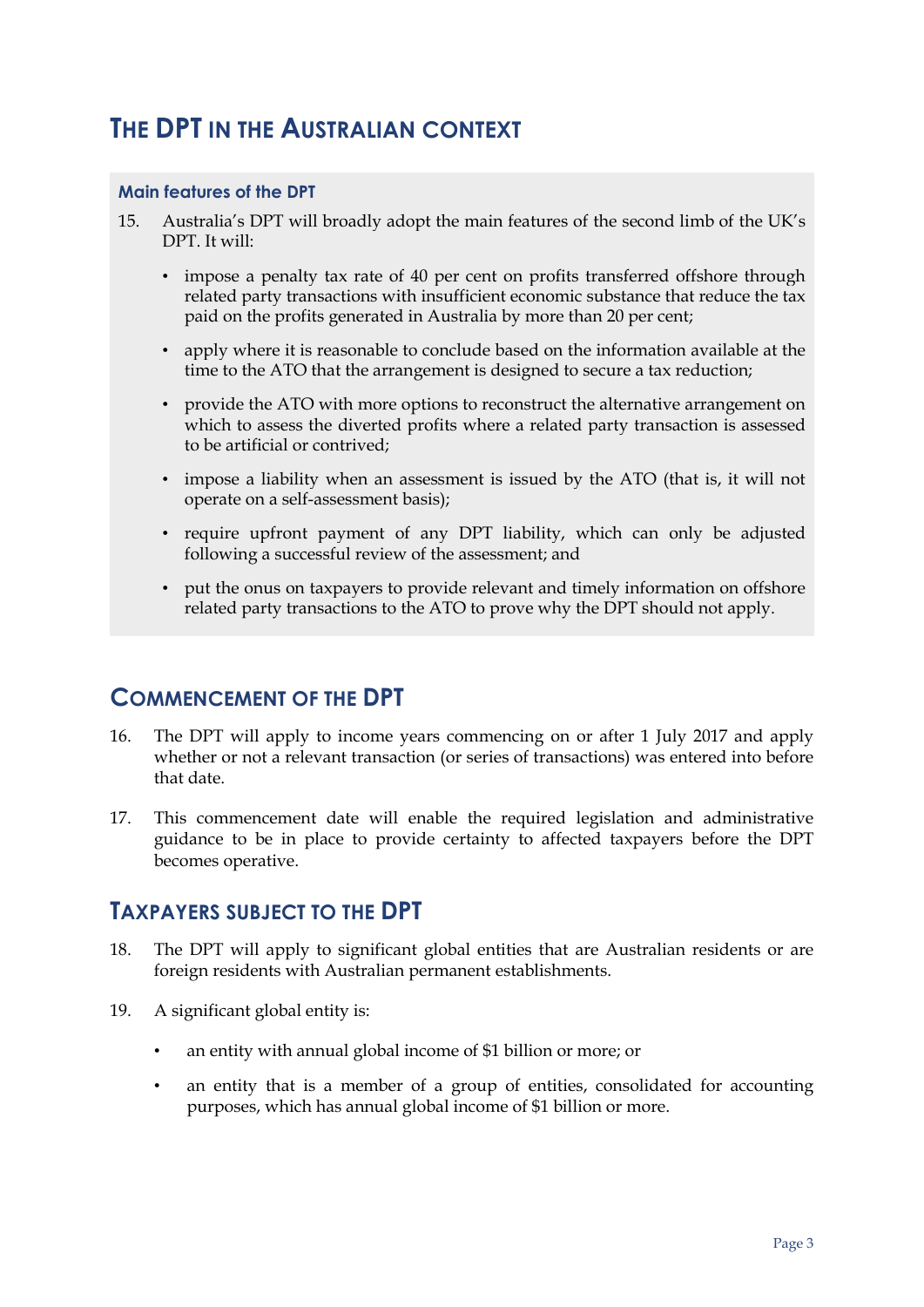- 20. The DPT is not intended to target entities that do not pose a significant compliance risk, including significant global entities with small operations in Australia. To help provide certainty for lower risk entities which may otherwise potentially be subject to the DPT, a de minimis threshold will exempt entities with Australian turnover of less than \$25 million.
	- 20.1. The de minimis test will not apply where income is artificially booked offshore rather than in Australia. Where the significant global entity has multiple related Australian entities, the \$25 million de minimis will be calculated based on the total Australian turnover of the entities.
	- 20.2. The de minimis threshold aligns with a number of existing thresholds, including the threshold for small taxpayers applying simplified transfer pricing record-keeping requirements and the threshold exempting small proprietary companies from certain financial reporting obligations under *Corporations Act 2001* (Cth).
- 21. A flow chart illustrating the taxpayers and transactions subject to the DPT is at Appendix A.1.

### <span id="page-7-0"></span>**TRANSACTIONS SUBJECT TO THE DPT**

- 22. If a taxpayer falls within the scope requirements, an arrangement with a related party may be subject to the DPT if:
	- the transaction has given rise to an effective tax mismatch; and
	- the transaction has insufficient economic substance.

#### <span id="page-7-1"></span>**The effective tax mismatch requirement**

23. An effective tax mismatch will exist where an Australian taxpayer (Company A) has a cross-border transaction, or series of cross-border transactions, with a related party (Company B), and as a result, the increased tax liability of Company B attributable to the transaction is less than 80 per cent of the corresponding reduction in Company A's tax liability.

#### **Example 1. Operation of the effective tax mismatch requirement**

Company A has a \$100 reduction to its Australian tax liability as a result of a deductible payment, but due to the lower tax rate in Company B's jurisdiction, Company B only has a \$60 increase in its tax liability from the corresponding receipt.

As the tax liability for Company B in its home jurisdiction is less than \$80, an effective tax mismatch will arise.

24. In determining the reduction in the tax liability, the circumstance of the reduction (for example different tax rates, the provision of tax relief and the exclusion of an amount from tax) will be disregarded.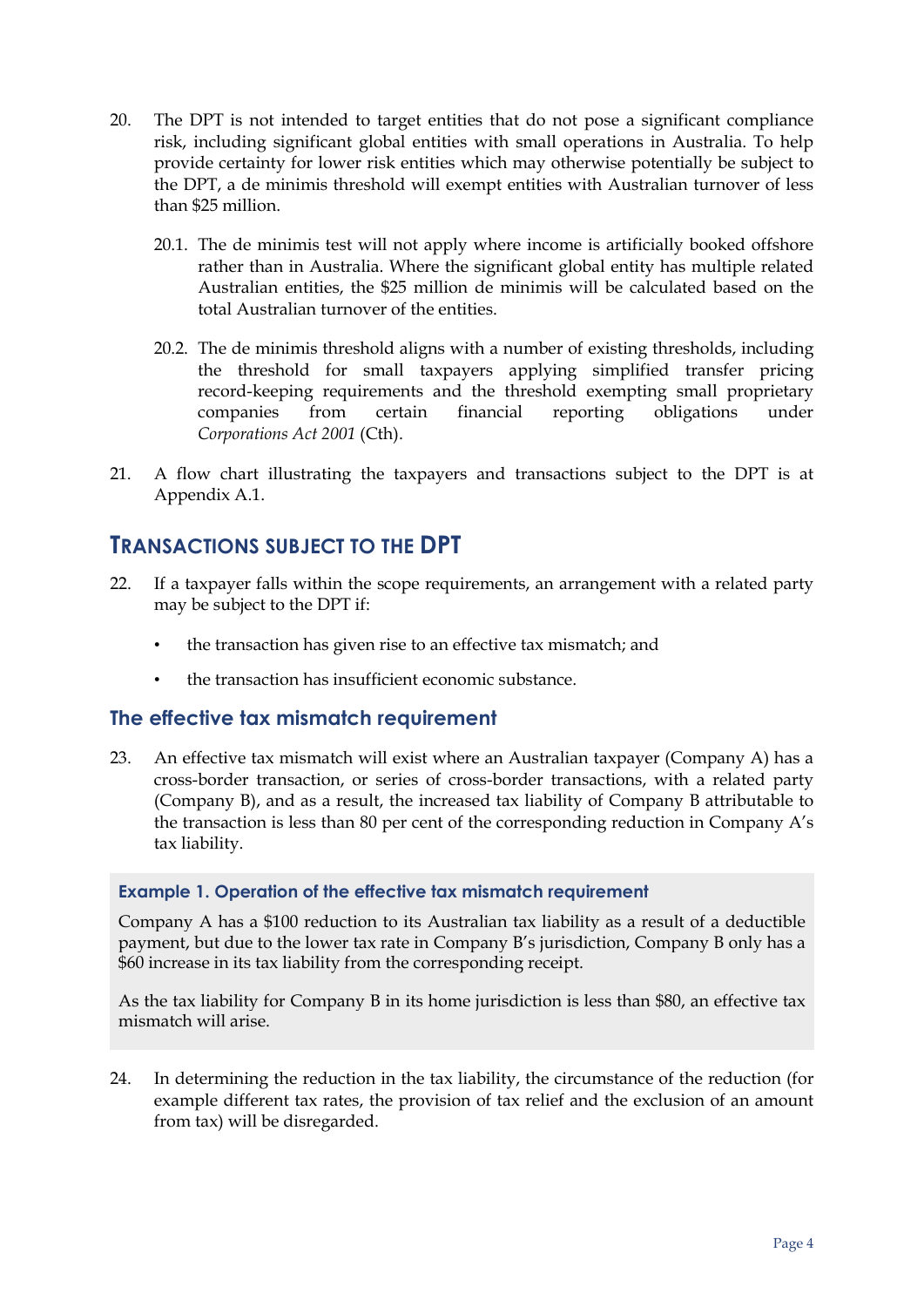- 25. In determining the tax liabilities to be compared under the effective tax mismatch requirement, the Australian and foreign income taxes relevant to the transaction(s) will be taken into account. Other taxes such as goods and services tax will not be taken into account.
- 26. Any available losses which may be available to the offshore related party will not be included in the effective tax mismatch calculation. This will ensure that an effective tax mismatch will not arise only because of the availability of losses.

#### <span id="page-8-0"></span>**The insufficient economic substance test**

- 27. The second requirement for the DPT to apply is whether the transaction, or series of transactions, or an entity's involvement in that transaction has insufficient economic substance.
- 28. Determination of whether there is insufficient economic substance will be based upon whether it is reasonable to conclude based on the information available at the time to the ATO that the transaction(s) was designed to secure the tax reduction.
- 29. Similar to the UK approach, where the non-tax financial benefits of the arrangement exceed the financial benefit of the tax reduction, the arrangement will be taken to have sufficient economic substance.

### <span id="page-8-1"></span>**CALCULATION OF THE ASSESSMENT**

- 30. If the related party arrangement gives rise to an effective tax mismatch and has insufficient economic substance, the ATO may issue a DPT assessment. The Commissioner will have a broad discretion to not apply the DPT where the Commissioner considers the transaction or arrangement to be low risk.
- 31. The assessment will be calculated by reference to the total of the Diverted Profits Amounts and the DPT rate.

#### <span id="page-8-2"></span>**Diverted Profits Amount**

- 32. For the purposes of determining the DPT assessment, where the deduction claimed is considered to exceed an arm's length amount ('inflated expenditure' cases), the provisional Diverted Profits Amount will be 30 per cent of the transaction expense.
- 33. For all other cases, the provisional Diverted Profits Amount will be based on the best estimate of the diverted taxable profit that can reasonably be made by the ATO at the time.
- 34. Where the debt levels of a significant global entity fall within the thin capitalisation safe harbour, only the pricing of the debt and not the amount of the debt will be taken into account in determining any DPT liability.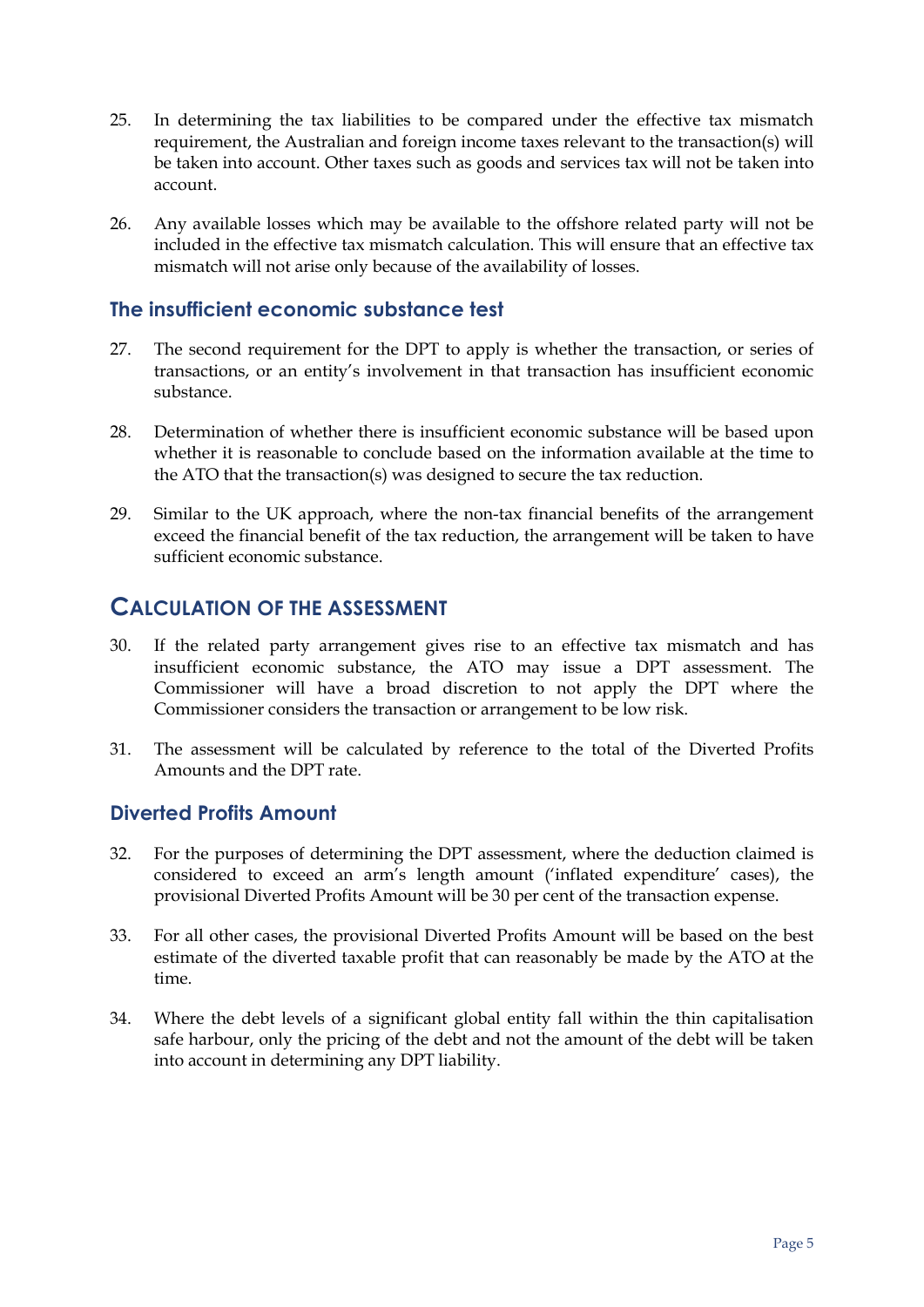#### <span id="page-9-0"></span>**DPT rate**

- 35. The tax rate of the DPT will be 40 per cent.
- 36. This penalty tax rate has been set to encourage taxpayers to pay the lower corporate tax rate through complying with Australia's tax rules.

#### <span id="page-9-1"></span>**DPT assessment**

- 37. In calculating the DPT due and payable, an offset will be allowed for any Australian taxes paid on the diverted profits.
	- 37.1. For example, Australian withholding taxes and Australian tax paid on income attributed under the Controlled Foreign Company regime could be credited.
	- 37.2. The DPT due and payable will not be reduced by the amount of tax paid in a foreign jurisdiction on the diverted profits, consistent with the application of penalties under Australia's existing transfer pricing rules.
- 38. The DPT assessment will also include an interest charge calculated by reference to the period from the date any amount would have been payable on the relevant income tax assessment to the issue of the provisional DPT assessment.
- 39. On review, the ATO may increase or decrease a DPT assessment to reflect additional information received from the taxpayer, including on compliance of the arrangement with transfer pricing rules.
	- 39.1. At any point during the review period, the taxpayer will have the option to amend their relevant income tax return to reflect transfer pricing outcomes, with the diverted profits amount correspondingly reduced (potentially to nil).
	- 39.2. Where the taxpayer amends their relevant income tax return, the resulting taxable income will be taxed at 30 per cent rather than at the DPT rate of 40 per cent (although other penalties may apply).
- 40. After the 12 month review period is completed the taxpayer has the right of appeal against any DPT assessment through existing court processes.

### <span id="page-9-2"></span>**INCOME TAX TREATMENT OF A DPT LIABILITY**

- 41. As in the UK, the DPT will not be deductible or creditable for income tax (or petroleum resource rent tax) purposes.
- 42. A franking credit will be allowed for any DPT paid, but will be limited to the company tax rate applying to the entity.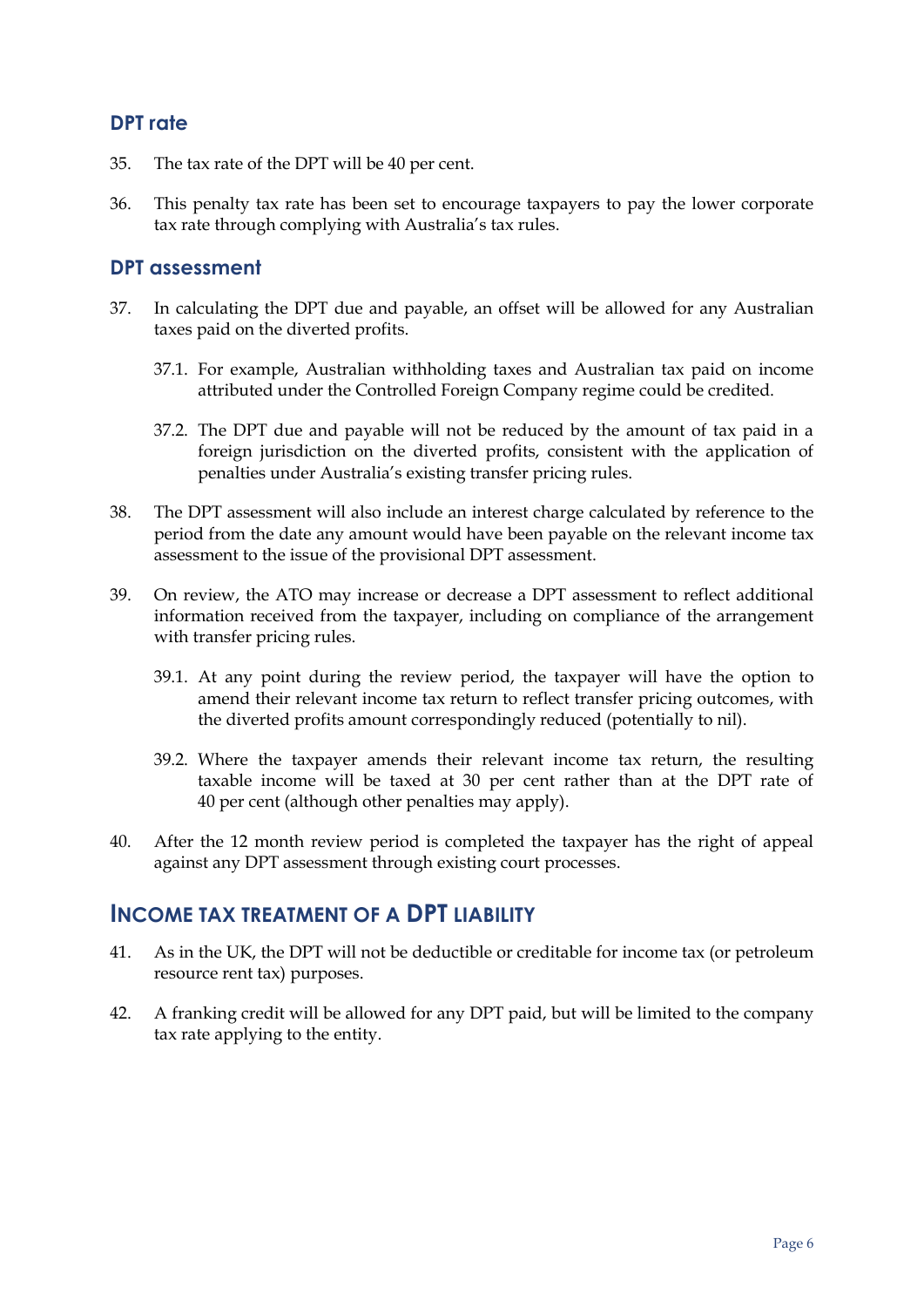#### <span id="page-10-0"></span>**TIMEFRAMES AND ADMINISTRATIVE PROCESSES**

- 43. Unlike income tax, the DPT will not be a self-assessed tax  $-$  a DPT liability will only arise when the ATO issues a DPT assessment.
- 44. The ATO will notify taxpayers if it considers that they may be subject to the DPT.
	- 44.1. That is, unlike the UK DPT, taxpayers will not be required to disclose up front that they may have transactions that could give rise to a DPT liability. This will help reduce unnecessary compliance costs on businesses.
- 45. Initially a provisional DPT assessment will be issued by the ATO.
	- 45.1. That assessment will be issued as soon as practicable after the end of an income year and no later than seven years after the taxpayer has lodged its income tax return for the relevant year (consistent with the current review period for transfer pricing matters).
- 46. The taxpayer will then have 60 days to make representations to correct factual matters set out in the provisional DPT assessment (but not on transfer pricing matters).
- 47. Following this, the ATO will issue a final DPT assessment within 30 days of the end of the representation period. The taxpayer will have 21 days in which to pay the amount of the assessment.
- 48. The ATO will have 12 months to review the final DPT assessment, during which time the taxpayer may provide information to the ATO to support an amendment to the DPT assessment, which may include an adjustment on transfer pricing grounds.
- 49. During the review period, if the ATO considers the amount of DPT charged to be insufficient, the ATO may issue a supplementary DPT assessment up to 30 days prior to the end of the review period to impose an additional charge of DPT.
- 50. At the completion of this review period, the taxpayer has 30 days to lodge an appeal (through the court process).
- 51. A flow chart outlining the timeframes and administrative processes alongside the calculation of the DPT is at Appendix A.2.

#### <span id="page-10-1"></span>**Administrative guidance**

- 52. To help provide greater certainty to taxpayers, the ATO will provide guidance to taxpayers on a range of issues, including to help taxpayers determine if they may fall within the DPT.
- 53. Draft guidance will be developed in consultation with stakeholders and released at the time of introduction of the Bill into Parliament.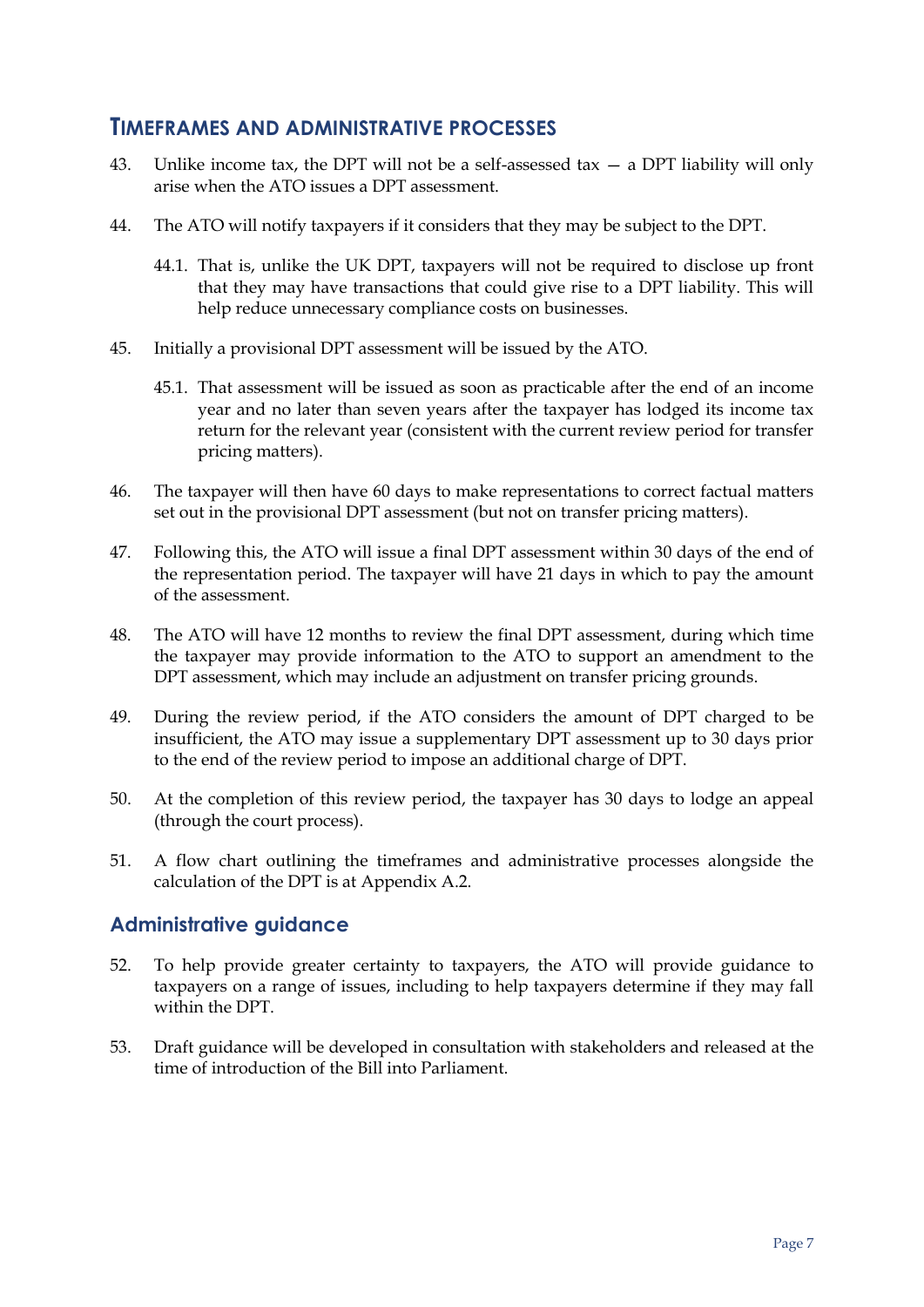## <span id="page-11-0"></span>**NEXT STEPS**

- 54. Following consultation on this paper, the Government will consider the submissions received to inform development of the Exposure Draft of the legislation and the Explanatory Memorandum.
- 55. Further consultations will then be conducted prior to finalising the legislation and Explanatory Memorandum.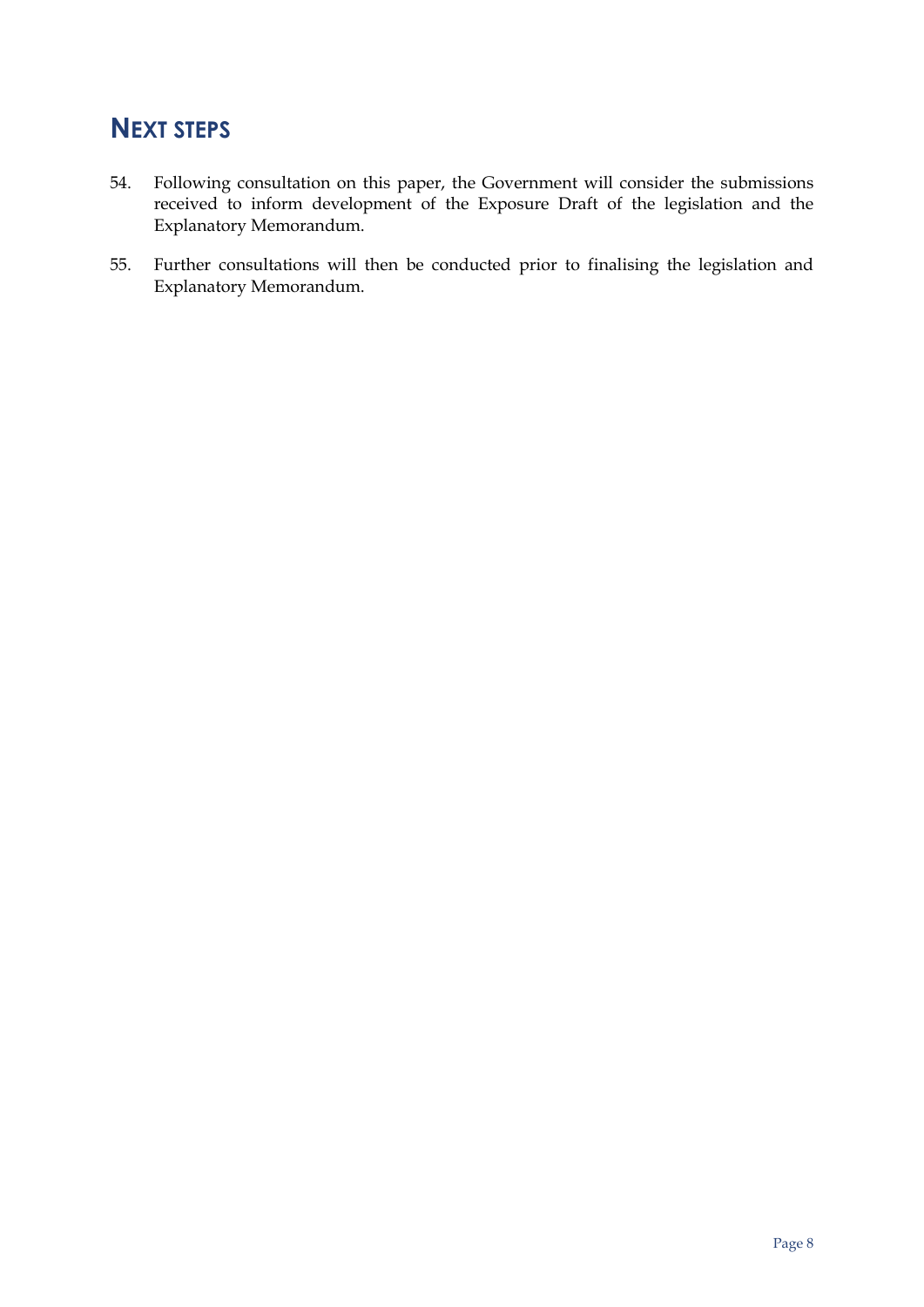## <span id="page-12-0"></span>**APPENDIX A.1: WHO IS CAUGHT BY THE DPT?**

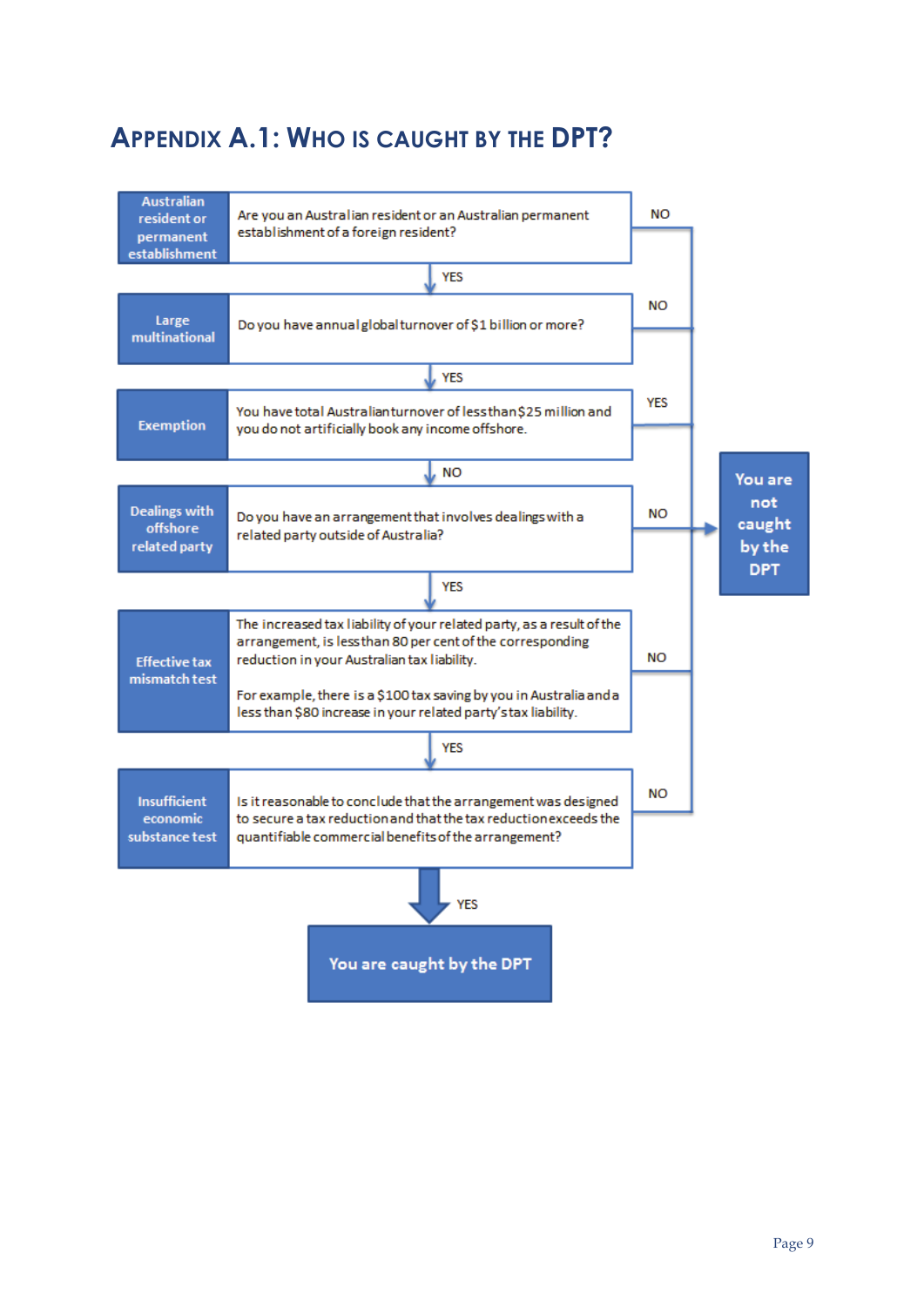## **APPENDIX A.2: TIMING AND CALCULATION OF THE DPT**

<span id="page-13-0"></span>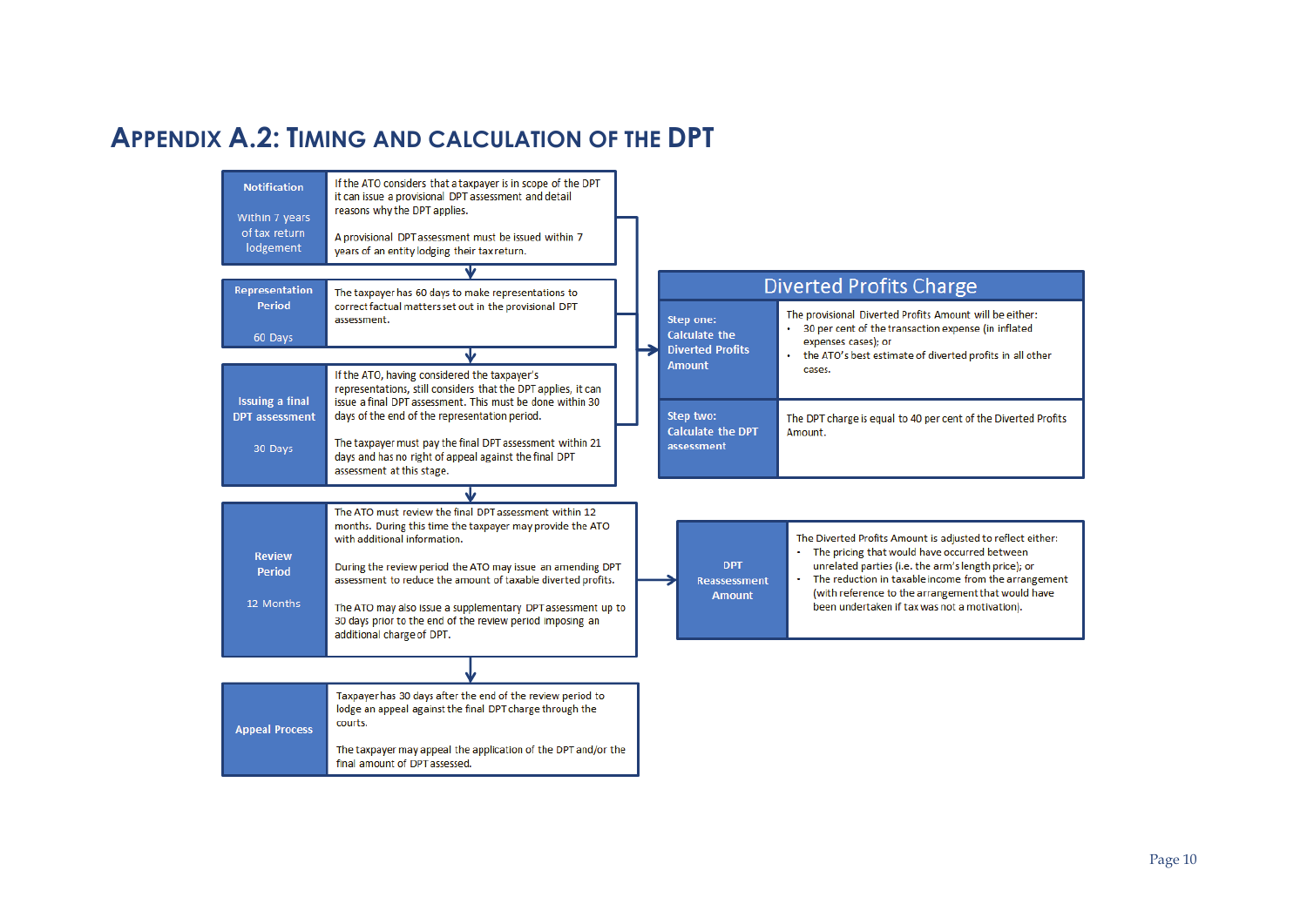## <span id="page-14-0"></span>**APPENDIX B.1: EXAMPLE OF AN 'INFLATED EXPENDITURE' SCENARIO**

## <span id="page-14-1"></span>**SCENARIO**



Australia Co and Foreign Co are related parties. Australia Co is an Australian resident significant global entity with Australian turnover of more than \$25 million.

Foreign Co (a foreign resident) provides marketing and administrative services to Australia Co and charges a fee of \$50 million.

Following the lodgement of Australia Co's income tax return the ATO reviews the fee for the marketing and administration services. The ATO considers that the fee is inflated compared to an arm's length amount. Australia Co does not provide any further information to support the pricing of the fee.

The ATO considers issuing a DPT assessment.

### <span id="page-14-2"></span>**APPLICATION OF THE DPT REQUIREMENTS**

The fee is deductible in Australia, providing a 30 per cent reduction in tax, and is taxable in Foreign Co's home jurisdiction at 17 per cent. As such, the effective tax mismatch test is met (as the 17 per cent rate is less than 80 per cent of Australia's 30 per cent corporate tax rate).

It is reasonable to conclude, based on the information available to the ATO, that the transaction was designed to secure the tax reduction and the non-tax financial benefits referrable to the transaction do not exceed the financial benefit of the tax reduction. Consequently, the insufficient economic substance test is met.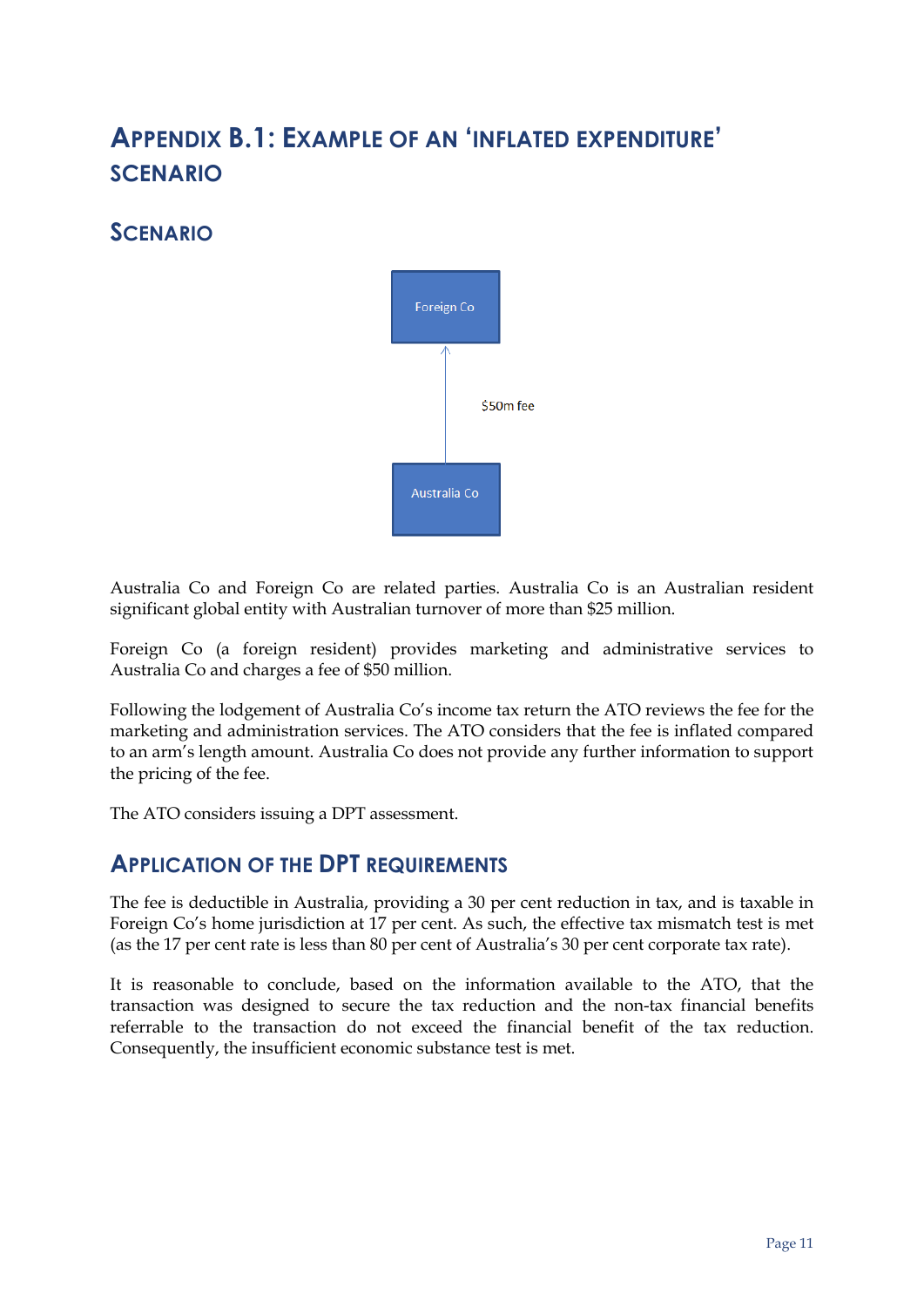## <span id="page-15-0"></span>**OUTCOME OF AN APPLICATION OF A DPT ASSESSMENT**

As the DPT requirements are met, the ATO can issue a DPT assessment. As this is an 'inflated expenditure' case, the DPT assessment is based on 30 per cent of the relevant expenses. Therefore, the DPT assessment is \$6 million calculated as:

- Diverted Profits Amount of \$15 million (30 per cent x \$50 million inflated expense)
- DPT Assessment = \$6 million (40 per cent x Diverted Profits Amount of \$15 million) plus interest.

During the 12 month review period, based on information provided by Australia Co, the ATO determines the correct arm's length price for the marketing and administration services is \$45 million, that is the deduction was overstated by \$5 million. This amount becomes the Diverted Profits Amount. The revised DPT assessment is calculated as:

- Diverted Profits Amount of \$5 million
- DPT Assessment = \$2 million (40 per cent x Diverted Profits Amount of \$5 million)

The ATO refunds the residual \$4 million DPT amount previously collected.

Prior to the end of the review period, Australia Co may amend its income tax return to reduce the deduction in line with the transfer pricing approach, and consequently reduce the Diverted Profits Amount.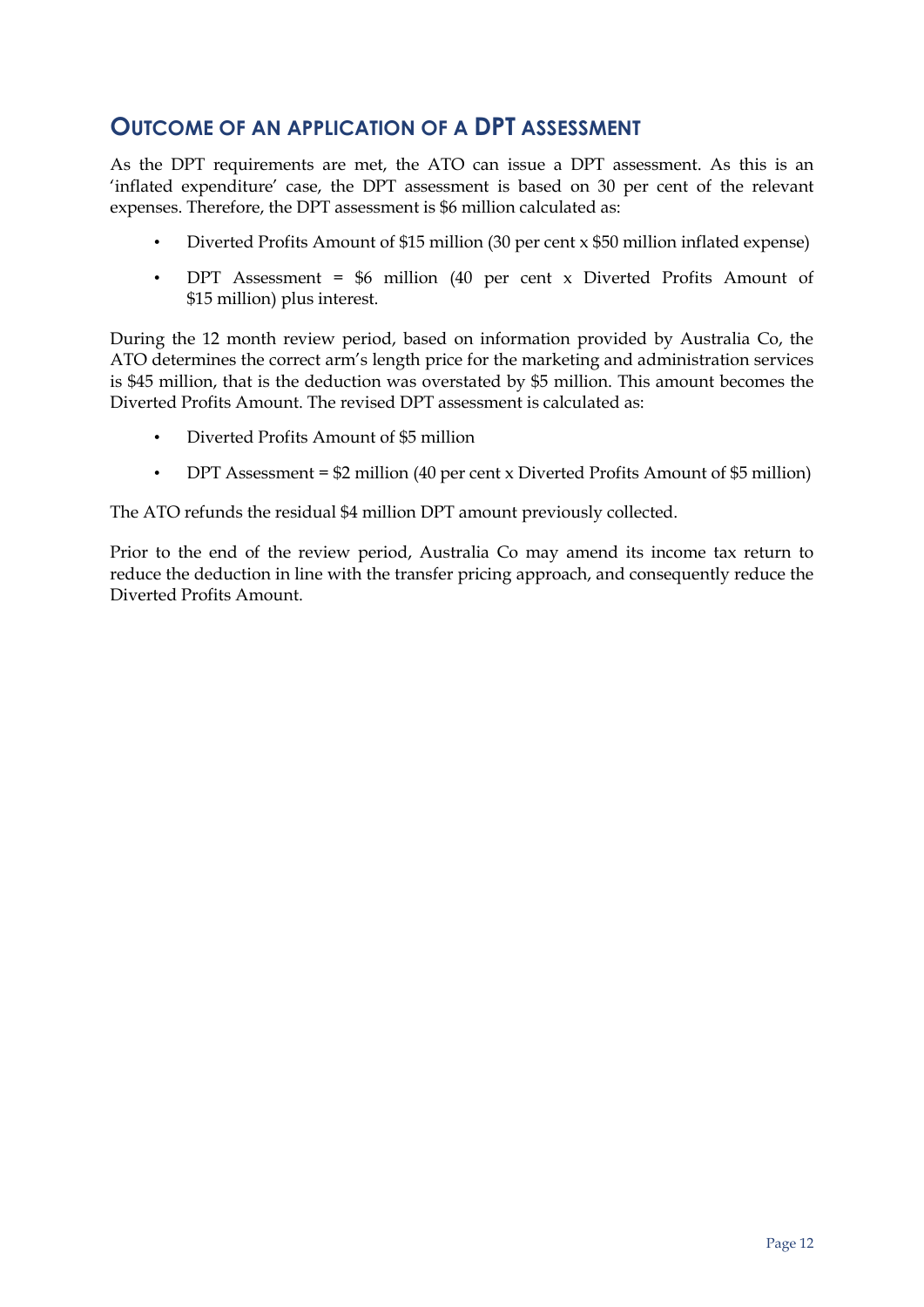## <span id="page-16-0"></span>**APPENDIX B.2: EXAMPLE OF A RECONSTRUCTION SCENARIO**

## <span id="page-16-1"></span>**SCENARIO**



Australia Co, Parent Co and Foreign Co are related parties. Australia Co is an Australian resident significant global entity with Australian turnover of more than \$25 million.

Parent Co (a foreign resident) injects \$300 million equity funding into Foreign Co (also a foreign resident) and Foreign Co uses the funds to purchase an asset, which it then leases to Australia Co. Australia Co pays \$30 million lease payments per annum to Foreign Co for use of the asset. Foreign Co has no other activities.

Following the lodgement of Australia Co's income tax return the ATO reviews the leasing and funding arrangements.

The ATO considers that the arrangement is artificial and contrived and that the relevant alternative scenario would have been that Parent Co would have provided equity funds to Australia Co to purchase the asset for its own use.

The ATO considers issuing a DPT assessment.

### <span id="page-16-2"></span>**APPLICATION OF THE DPT REQUIREMENTS**

The lease payments are deductible in Australia, providing Australia Co with a \$9 million reduction in tax, while the lease income is not subject to tax in Foreign Co's home jurisdiction. Therefore the effective tax mismatch test is met.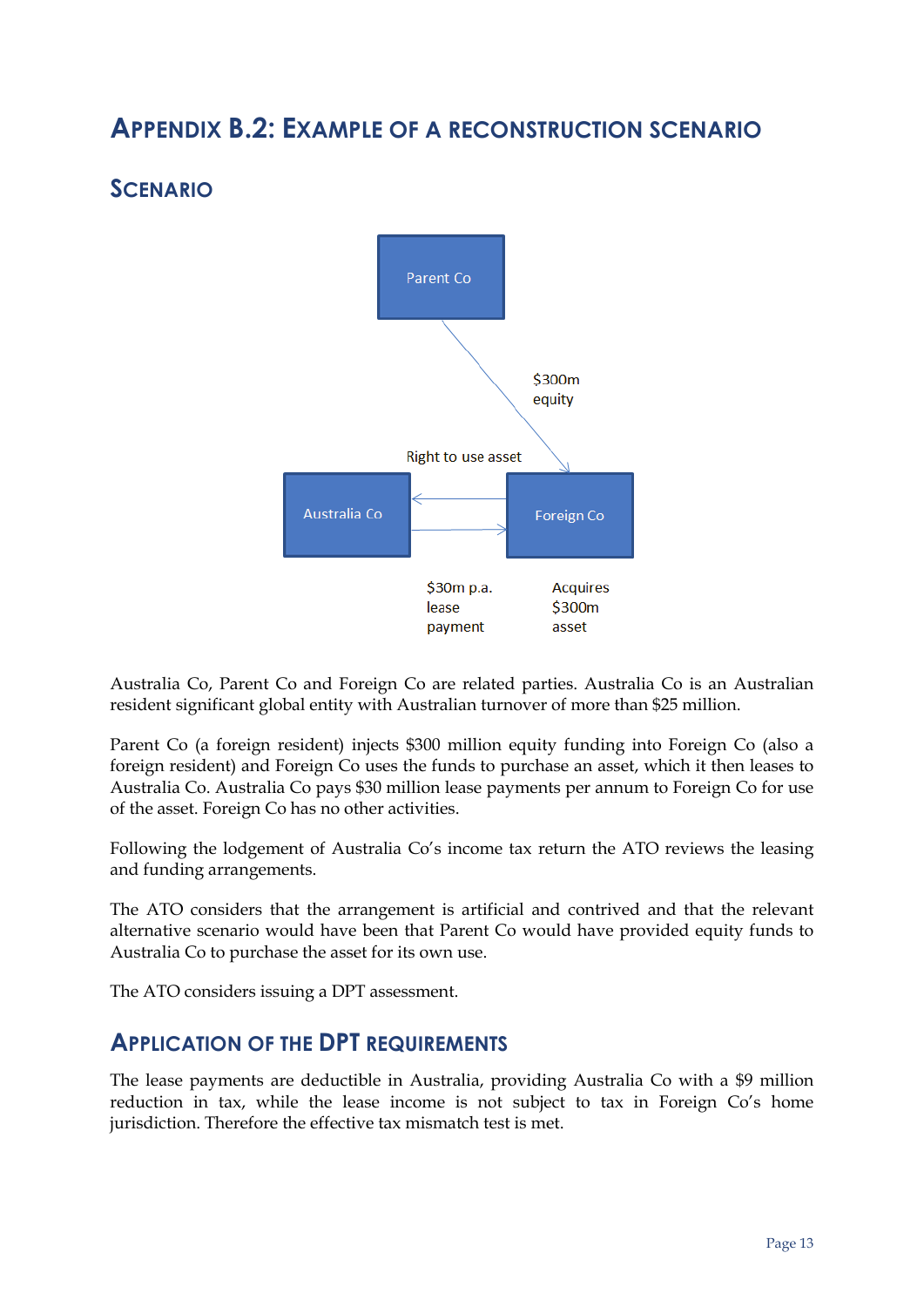It is reasonable to conclude, based on the information available to the ATO, that the transaction was designed to secure the tax reduction and the non-tax financial benefits referrable to the transaction do not exceed the financial benefit of the tax reduction. Consequently, the insufficient economic substance test is met.

### <span id="page-17-0"></span>**OUTCOME OF AN APPLICATION OF A DPT ASSESSMENT**

As the DPT requirements are met the ATO can issue a provisional DPT assessment. The DPT assessment is based on the ATO's best estimate of assessment under the relevant alternative scenario, being that Australia Co would have held the asset directly and not made any lease payments.

The diverted profits would be calculated as if Australia Co held the asset, so no deduction for lease payments is allowed but Australia Co would have received a deduction for depreciation.

Assuming an alternative depreciation deduction of \$15 million, the DPT assessment is \$6 million (plus interest) calculated as:

- Diverted Profits Amount of \$15 million (\$30 million actual lease payment less \$15 million alternative depreciation expense);
- DPT assessment =  $$6$  million (40 per cent DPT rate x Diverted Profits Amount of  $$15$ ) million) plus interest.

During the 12 month review period, the taxpayer does not produce any further evidence in response to the DPT assessment, and accordingly the \$6 million DPT assessment stands at the end of the review.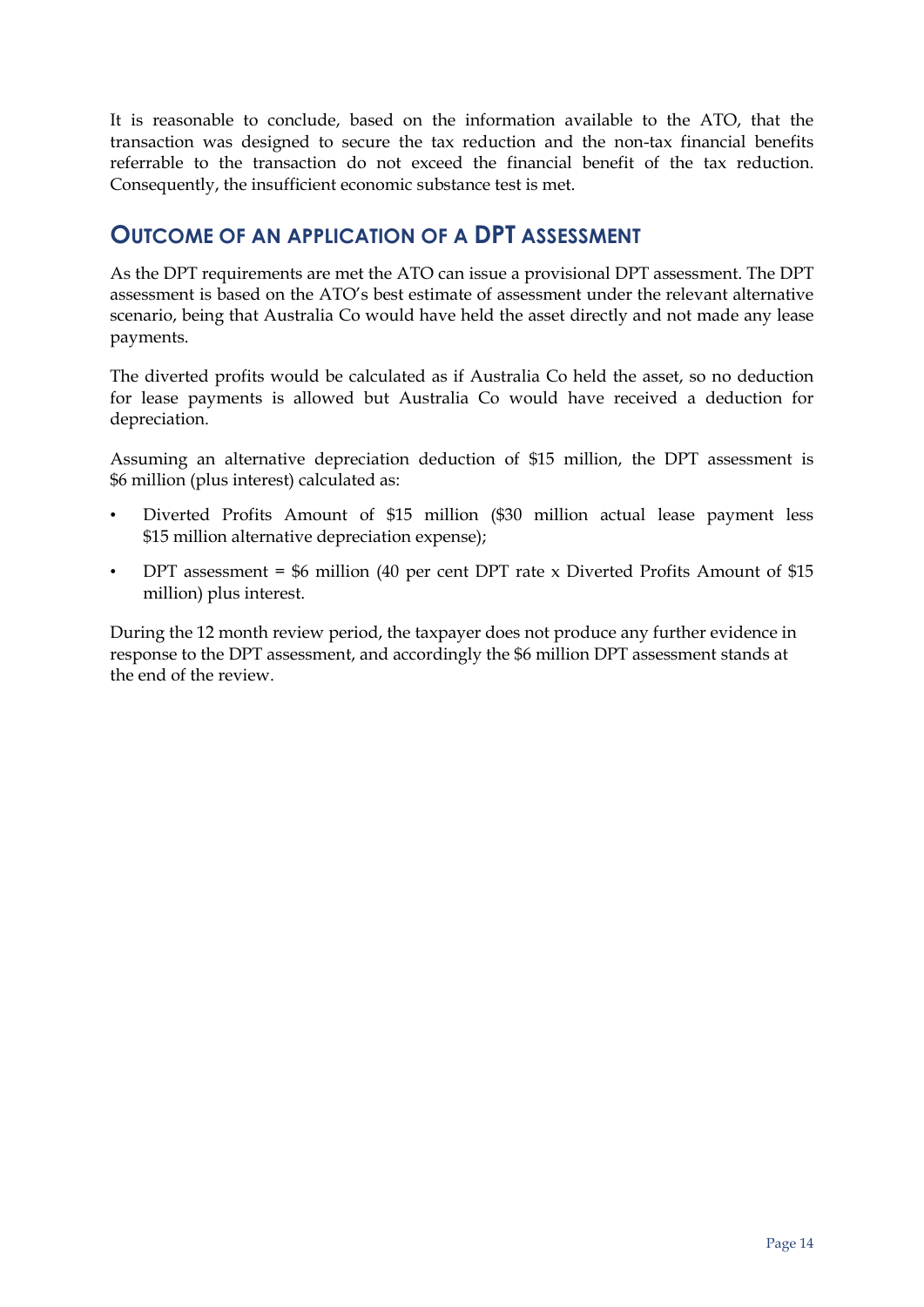## <span id="page-18-0"></span>**APPENDIX B.3: EXAMPLE OF AN UNDERSTATED INCOME RECONSTRUCTION SCENARIO**

## <span id="page-18-1"></span>**SCENARIO**



Australia Co, Foreign Co A and Foreign Co B are related parties. Australia Co is an Australian resident significant global entity with Australian turnover of more than \$25 million.

Australia Co contractually transfers an intellectual property (IP) asset it has developed to Foreign Co A for a nominal amount. Australia Co continues to develop and maintain the IP. Foreign Co A only pays a small amount for this service and does not contribute in any other meaningful way to the further development or maintenance.

Foreign Co A charges Foreign Co B \$50 million royalties per annum for the right to use the IP.

Following the lodgement of Australia Co's income tax return the ATO reviews the transfer and royalty arrangements.

The ATO considers that there is insufficient economic substance to the transfer and the relevant alternative scenario would have been for Australia Co to remain the owner of the asset.

The ATO considers issuing a DPT assessment.